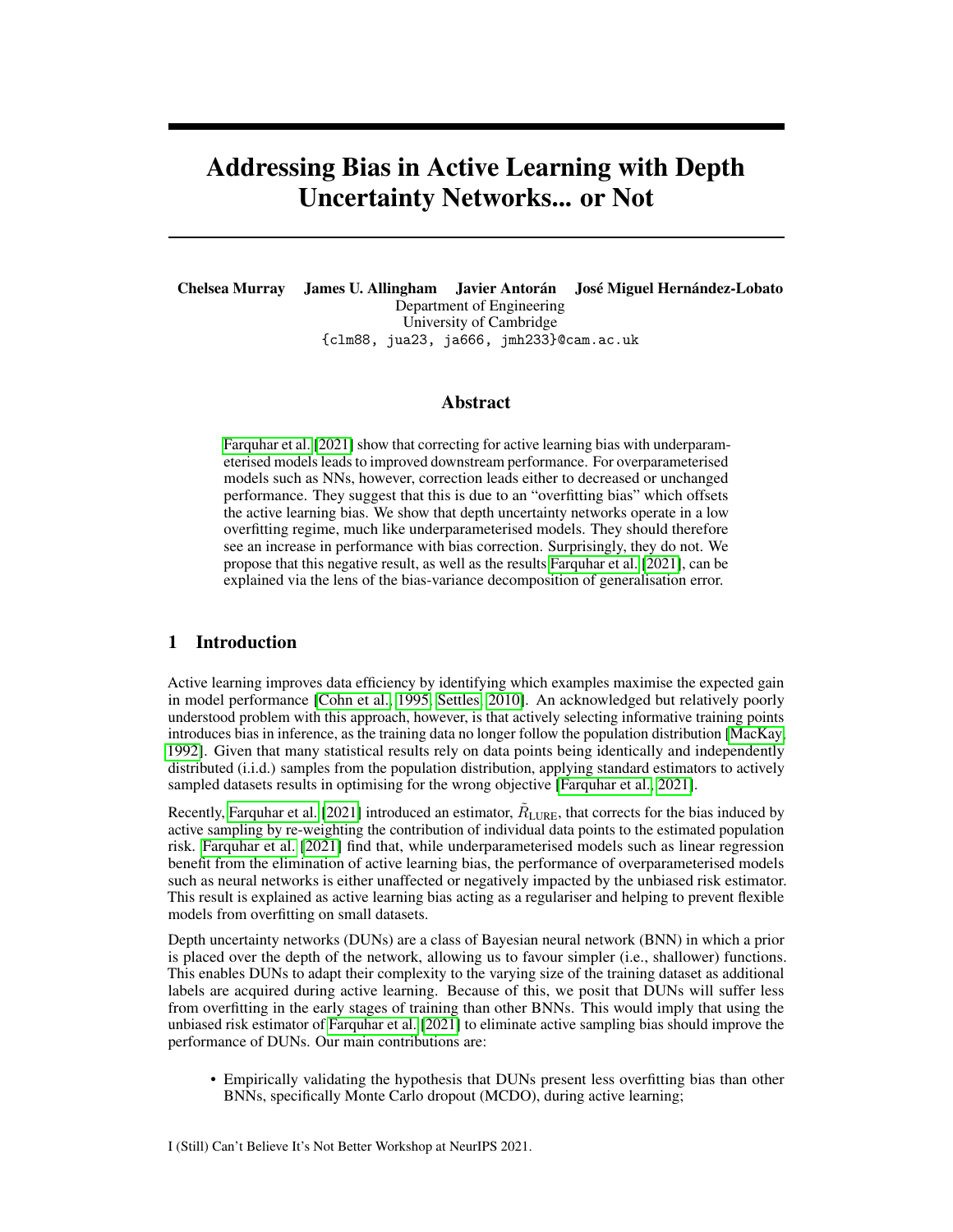- Investigating the application of the  $R_{\text{LURE}}$  estimator to eliminate active learning bias from DUNs. Unexpectedly, despite DUNs having larger active learning bias than overfitting bias, we find that  $\tilde{R}_{\text{LURE}}$  does not result in improved downstream performance;
- Providing hypotheses for why we do not observe an impact on DUNs' downstream performance when applying the unbiased risk estimator.

## 2 Background

#### 2.1 Bias in active learning

We use notation similar to [Farquhar et al.](#page-4-0) [\[2021\]](#page-4-0). Given a loss function  $\mathcal{L}(\mathbf{y}, f_{\theta}(\mathbf{x}))$ , we aim to find θ that minimises the population risk over  $p_{data}(y, x)$ :  $\mathbb{E}_{x,y \sim p_{data}}$  [∠ (y,  $f_{\theta}(x)$ )]. In practice, we only have access to N samples from  $p_{data}$ . These yield the empirical risk,  $r = \frac{1}{N} \sum_{n=1}^{N} \mathcal{L}(\mathbf{y}_n, f_{\theta}(\mathbf{x}_n)).$ r is an unbiased estimator of the population risk when the data are drawn i.i.d. from  $p_{data}$ . If these samples have been used to train  $\theta$ , our estimators become biased. We refer to estimators biased by computing with the training data with capital letters  $(i.e., R)$ . In the active learning setting, our model is optimised using a subset of  $M$  actively sampled data points:

$$
\tilde{R} = \frac{1}{M} \sum_{m=1}^{M} \mathcal{L} \left( \mathbf{y}_{i_m}, f_{\theta} \left( \mathbf{x}_{i_m} \right) \right), \quad i_m \sim \alpha \left( i_{1:m-1}, \mathcal{D}_{\text{pool}} \right). \tag{1}
$$

The proposal distribution  $\alpha$  ( $i_m$ ;  $i_{1:m-1}$ ,  $\mathcal{D}_{pool}$ ) over the pool of unlabelled data  $\mathcal{D}_{pool}$  represents the probability of each index being sampled next, given that we have already acquired  $\mathcal{D}_{\text{train}} = \{x_i\}_{1:m-1}$ . As a result of active sampling,  $R$  is not an unbiased estimator of  $R$ . [Farquhar et al.](#page-4-0) [\[2021\]](#page-4-0) propose  $\tilde{R}_{\text{LURE}}$  ("levelled unbiased risk estimator"), which removes active learning bias:

$$
\tilde{R}_{\text{LURE}} \equiv \frac{1}{M} \sum_{m=1}^{M} v_m \mathcal{L}_{i_m}; \quad v_m \equiv 1 + \frac{N - M}{N - m} \left( \frac{1}{(N - m + 1) \alpha \left( i_m; i_{1:m-1}, \mathcal{D}_{\text{pool}} \right)} - 1 \right), \tag{2}
$$

where  $\mathcal{L}_{i_m} \equiv \mathcal{L}(\mathbf{y}_{i_m}, f_{\theta}(\mathbf{x}_{i_m}))$ . Intuitively, the estimator works by re-weighting each example's contribution to the total loss by its inverse acquisition probability, such that if unusual examples have particularly high acquisition probabilities, they contribute proportionally less to the total risk. A detailed derivation of this estimator is given by [Farquhar et al.](#page-4-0) [\[2021\]](#page-4-0).

Surprisingly, [Farquhar et al.](#page-4-0) [\[2021\]](#page-4-0) find that using  $\tilde{R}_{\text{LURE}}$  during training can negatively impact the performance of flexible models. They explain this by noting that the overfitting bias  $(r-R)$ typical in such models has the opposite sign to the bias induced by active learning. That is, active learning encourages the selection of "difficult" to predict data points, increasing the overall risk, whereas overfitting results in the total risk being underestimated. Where overfitting is substantial, it is (partially) offset by active learning bias, such that correcting for active learning bias does not improve model performance.

### 2.2 Depth uncertainty networks for Active Learning

DUNs, depicted in figure [1,](#page-1-0) are a BNN variant in which the depth of the network  $d \in [1, 2, ..., D]$  is treated as a random variable. Model weights  $\theta$  are kept deterministic, simplifying optimisation. We place a categorical prior over depth  $p(d) = \text{Cat}(d|\{\beta_i\}_{i=0}^D)$ , resulting in a categorical posterior which can be marginalised in closed form. This procedure can be seen as Bayesian model averaging over an ensemble of subnetworks of increasing depth. Thus, for DUNs, the predictive distribution and Bayesian active learning by disagreement (BALD) acquisition objective [\[Houlsby et al., 2011\]](#page-4-4) are tractable and cheap to compute. See appendix A or [\[Antorán et al., 2020\]](#page-4-5) for a detailed description.

<span id="page-1-1"></span>

In DUNs, predictions from different depths of the network correspond to different kinds of functions—shallow networks induce simple functions, while deeper networks induce more complex functions. We choose a prior that

<span id="page-1-0"></span>Figure 1: DUN graphical model.

favours shallow models, limiting the flexibility of DUNs when few datapoints are observed. As the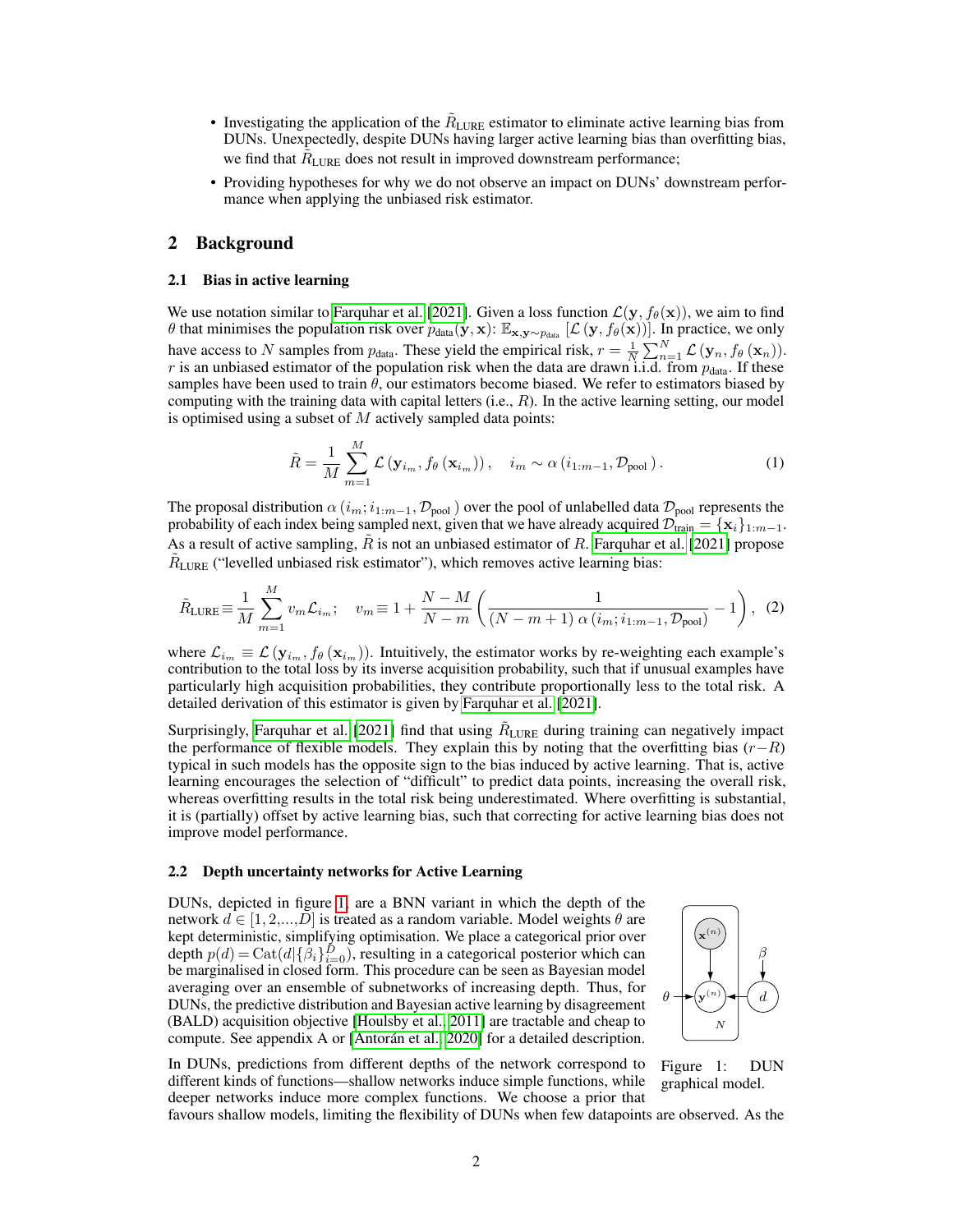actively acquired set increases, the model likelihood will start to dominate the prior, leading the posterior over depth to favour deeper models and thus more flexible functions. We show this in Figure C.6. We hypothesize that the capability to automatically adapt model flexibility as more data are observed will reduce overfitting in the small data regimes typical of active learning. Therefore DUNs, unlike standard BNNs, may in fact benefit from the use active learning bias corrective weights. It is worth noting that automatically adapting model complexity to the observed data is also a promised feature of traditional BNNs. However, unlike in DUNs where inferences are exact, weight space models require crude approximations which fall short in this regard [\[Ghosh et al., 2019\]](#page-4-6).

## 3 Results

First, using the analysis of [Farquhar et al.](#page-4-0) [\[2021\]](#page-4-0), we show that the weighted estimator removes active learning bias for DUNs. We then show that DUNs overfit less than MCDO. Finally, we examine how training with  $\tilde{R}_{\text{LURE}}$  impacts downstream performance for DUNs. Experiments are performed on nine UCI regression datasets [\[Hernández-Lobato and Adams, 2015\]](#page-4-7); results for the Boston, Concrete and Energy datasets are presented in the following sections, with results for the rest provided in appendix C. The experimental setup is described in appendix B. All experiments are repeated 40 times, with the mean and standard deviations over the repetitions reported in our figures.

#### 3.1 Quantifying active learning bias

We estimate the extent of active learning bias when using  $\tilde{r}$  and verify the unbiasedness of  $\tilde{r}_{\text{LURE}}$ . A DUN is trained on 1,000 randomly selected data points from  $\mathcal{D}_{pool}$  using the standard negative log-likelihood (NLL) loss. We then estimate the model's risk using both  $\tilde{r}$  and  $\tilde{r}_{\text{LURE}}$ , drawing M samples from an unobserved test set  $\mathcal{D}_{\text{test}}$ . The active learning bias is estimated as

<span id="page-2-2"></span>
$$
B_{\text{ALB}}(\bullet) = r - E_{x_{1:M} \sim \alpha(x_{1:M}; \mathcal{D}_{\text{pool}})}[\bullet], \tag{3}
$$

where • is either  $\tilde{r}$  or  $\tilde{r}_{\text{LURE}}$  and r is computed on the whole  $\mathcal{D}_{\text{test}}$ . Figure [2](#page-2-0) shows that  $\tilde{r}_{\text{LURE}}$  is unbiased, whereas the bias in  $\tilde{r}$  approaches zero only as  $M \to N$ .



<span id="page-2-0"></span>Figure 2: Active learning bias in risk estimation with DUNs, evaluated using  $\tilde{r}$  (blue) and  $\tilde{r}_{\text{LURE}}$ (orange). The unbiased risk estimator  $\tilde{r}_{\text{LURE}}$  eliminates active learning bias, while the standard estimator  $\tilde{r}$  tends to overestimate risk due to  $\alpha$  prioritising more difficult to fit points.

#### 3.2 Overfitting bias

To test the hypothesis that DUNs' prior over depth reduces overfitting in low data regimes, we follow the procedure of [Farquhar et al.](#page-4-0) [\[2021\]](#page-4-0) to isolate overfitting bias. We train a model with  $M$  actively sampled points using  $R_{\text{LURE}}$  as the training objective. After acquiring each new point, we evaluate

<span id="page-2-1"></span>
$$
B_{\text{OFB}} = r - \tilde{R}_{\text{LURE}}.\tag{4}
$$

The difference between the risk evaluated on the test set  $(r)$  and on the train set once the active learning bias is removed ( $\tilde{R}_{\text{LURE}}$ ) is taken as a measure of overfitting ( $B_{\text{OFB}}$ ).

Figure [3](#page-3-0) shows that the magnitude of  $B_{\text{OFB}}$  for DUNs is small relative to BNNs trained with MCDO [\[Gal and Ghahramani, 2016\]](#page-4-8), one of the methods used in [Farquhar et al.](#page-4-0) [\[2021\]](#page-4-0). This suggests that DUNs are, indeed, robust to overfitting on small datasets. Overfitting bias in DUNs is also larger in magnitude than active learning bias for the datasets shown (comparing figure [3](#page-3-0) to figure [2\)](#page-2-0). This is not the case for MCDO (comparing figure [3](#page-3-0) to figure [C.2\)](#page-2-0).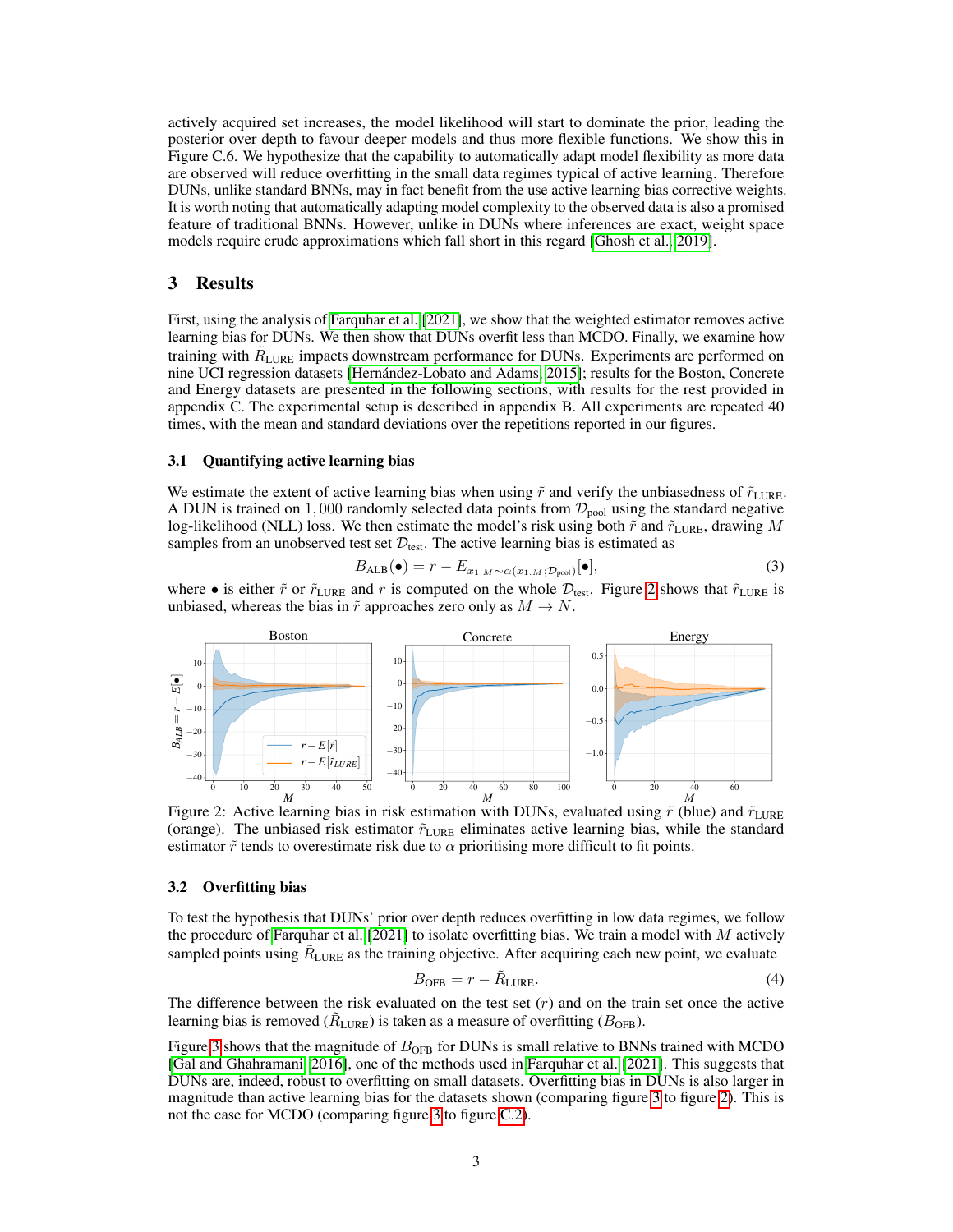

<span id="page-3-0"></span>Figure 3: Evolution of overfitting bias for DUNs (orange) and MCDO (green) trained with  $\tilde{R}_{\text{LURE}}$  as the amount of acquired data  $M$  grows. Overfitting bias is smaller in DUNs than for MCDO.

#### 3.3 Training with unbiased risk estimators

According to [Farquhar et al.](#page-4-0) [\[2021\]](#page-4-0), removing the active learning bias in cases where  $|B_{\text{ALB}}| \gg |B_{\text{OFB}}|$  should positively affect performance. Indeed, they observe this for linear models. Thus, having confirmed that the LURE weights eliminate active learning bias in DUNs, and that DUNs are in the  $|B_{ALB}| \gg |B_{OFB}|$  regime, at least for certain datasets, we evaluate whether using the unbiased estimator during training improves downstream performance. We compare the NLL obtained by evaluating our models on  $\mathcal{D}_{\text{test}}$  when using  $\tilde{R}$  and  $\tilde{R}_{\text{LURE}}$  as the training objectives. Surprisingly, figure [4](#page-3-1) shows that using  $R_{\text{LURE}}$  does not affect NLL performance at all.



<span id="page-3-1"></span>Figure 4: Test NLL as more training points are acquired for DUNs trained with  $\tilde{R}$  (blue) and  $\tilde{R}_{\text{LURE}}$ (orange). Active learning bias correction has minimal impact on downstream performance.

## 4 Discussion

In figure [4,](#page-3-1) we measure our models' generalisation error, given by bias<sup>2</sup> + variance [\[Bishop,](#page-4-9) [2007\]](#page-4-9). Considering that neural networks are very flexible, we expect model bias to be negligible, and active learning bias to dominate. When we eliminate the latter with importance weights, as in equation [\(2\)](#page-1-1), we pay the price of additional variance [\[Owen, 2013\]](#page-4-10). We therefore hypothesise that our results can be explained by gains due to bias reduction being lost due to increased variance. This increase in variance will depend on the choice of sampling distribution  $\alpha$ . "Overfitting bias", as presented in equation [\(4\)](#page-2-1) and [\[Farquhar et al., 2021\]](#page-4-0) is computed using the train set and thus is not directly comparable with active learning bias in equation [\(3\)](#page-2-2). Furthermore, the effect of "overfitting bias" is captured by model variance. The error induced by model variance is always additive with any statistical biases that may exist, precluding any cancellation effects. This hypothesis also explains why [Farquhar et al.](#page-4-0) [\[2021\]](#page-4-0) find  $\tilde{R}_{\text{LURE}}$  to be successful for linear models: since inflexible models are well-specified by small amounts of data, applying  $R_{\text{LURE}}$  barely increases variance. We also highlight that in the experimental design used by [Farquhar et al.](#page-4-0) [\[2021\]](#page-4-0) to obtain their linear model results, the temperature of the proposal distribution ( $T = 10,000$ ) is much larger than that used here ( $T = 10$ ). Higher temperatures approach a deterministic proposal, interfering with the assumption that  $\alpha(\cdot)$  has full support.